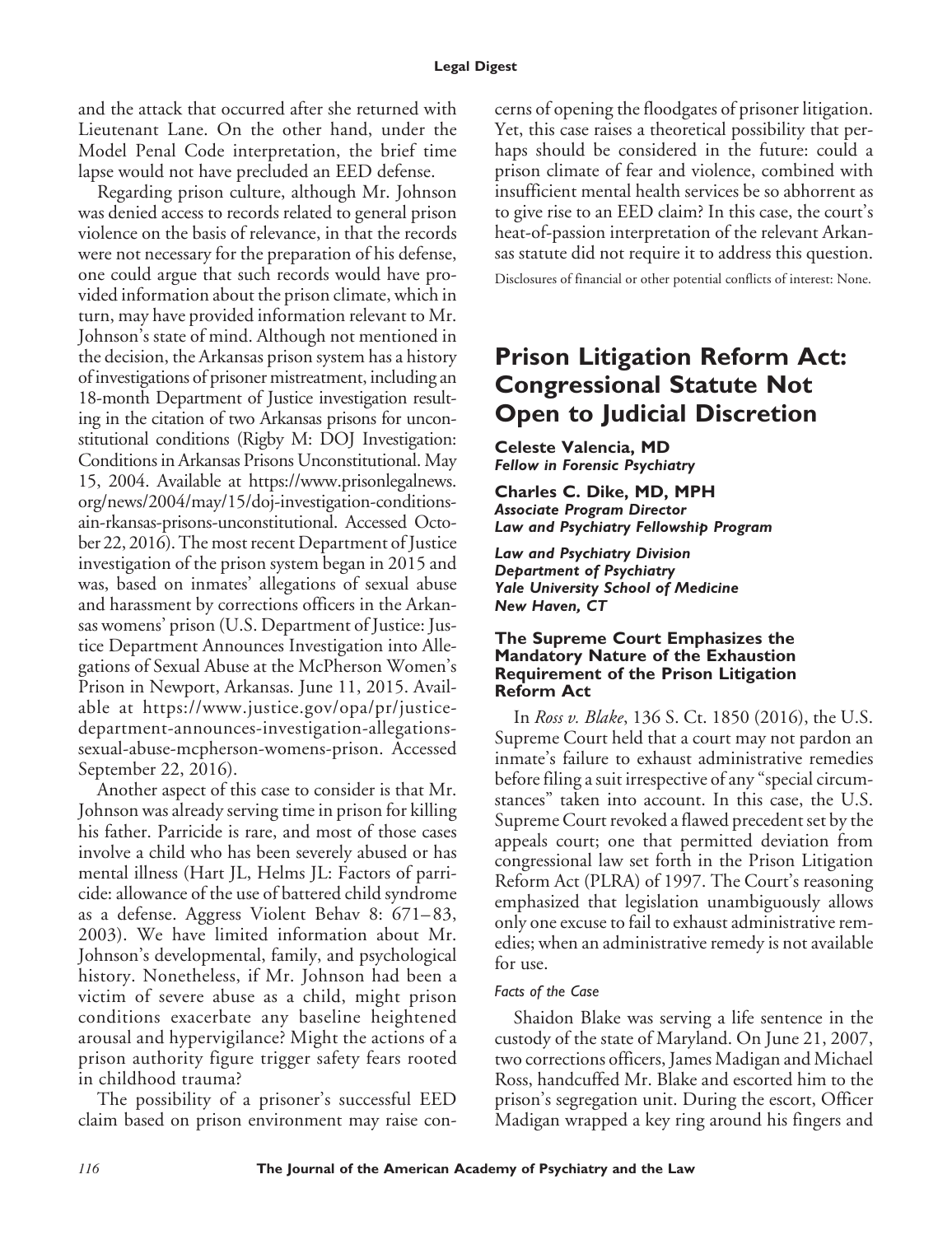#### **Legal Digest**

struck Mr. Blake repeatedly in the face (*Blake v. Maynard*, 2010 U.S. Dist. Lexis 94562 (D. Md. 2010)) and (*Blake v. Maynard*, 2012 U.S. Dist. Lexis 65638 (D. Md. 2012)). Officer Ross did not assault Mr. Blake, but he kept hold of him and made no attempt to protect him from Officer Madigan's assaults. A third guard who witnessed some of the assault called for backup, and responding officers took Mr. Blake to a medical unit. Mr. Blake was later diagnosed with and treated for nerve damage. Witnesses were consistent in reporting that, at no point during the transfer, did Mr. Blake demonstrate resistance.

Mr. Blake then provided a written account of the assaults to a senior corrections officer, Captain Calvin Vincent, who conducted a preliminary investigation and concluded that Officer Madigan had used excessive force. Captain Vincent subsequently referred the incident to the Internal Investigative Unit (IIU), a division of the Maryland Department of Public Safety and Correctional Services charged with investigating criminal violations and serious misconduct of corrections officers. The IIU issued a formal report concluding that Officer Madigan had used excessive force against Mr. Blake. Officer Madigan subsequently resigned. As the IIU lacks authority to remedy a prisoner's complaint or discipline a corrections officer, it did not provide any redress or compensation to Mr. Blake.

In September 2010, Mr. Blake sued Officers Ross and Madigan in federal court for civil rights violations, under 42 U.S.C. § 1983 (2007). Specifically, he sued Officer Madigan for excessive force and Officer Ross for failure to take protective action. Officer Ross subsequently raised an affirmative defense asserting that Mr. Blake had not exhausted the requirement of the PLRA. At the U.S. District Court for the District of Maryland, the jury found Officer Madigan liable and awarded Mr. Blake a \$50,000 judgment. Officer Ross claimed, however, that Mr. Blake failed to use the Administrative Remedy Process (ARP) that the state created to address inmate grievances, including complaints about the use of force, and to provide redress and compensation to inmates. Furthermore, Officer Ross claimed that if Mr. Blake had found the ARP to be unavailable, he could have filed a complaint with the Inmate Grievance Office (IGO), an independent entity that has authority to hear grievances and award monetary damages. Officer Ross stated that the ARP and IGO processes are outlined in the inmate handbook, which Mr. Blake received. Mr. Blake informed the court he did not use the ARP because he thought the IIU investigation was a substitute for the ARP. The district court granted Officer Ross's motion to dismiss stating that "the commencement of an internal investigation does not relieve prisoners from the PLRA's exhaustion requirement" (*Ross,* p 1855). Mr. Blake appealed.

The U.S. Court of Appeals for the Fourth Circuit reversed the decision, citing a precedent set in *Giano v. Goord*, 380 F.3d 670 (2d Cir. 2004), that a prisoner's failure to comply with administrative procedural requirements "was justified by his reasonable belief" (*Giano*, p 678) that no further administrative remedies were available and that "there are certain 'special circumstances' in which, though administrative remedies may have been available, the prisoner's failure to comply with administrative procedural requirements may nevertheless have been justified" (*Giano*, p 676). Therefore, the appellate court concluded that the PLRA's "exhaustion requirement is not absolute" (*Ross*, p 1856). Officer Ross appealed, and the U.S. Supreme Court granted *certiorari*.

# *Ruling and Reasoning*

At the Supreme Court, both parties introduced new evidence not previously produced at the district court, a marked departure from usual procedure. Mr. Blake submitted evidence that in Maryland, Department of Correction wardens routinely dismiss ARP grievances when there is a concomitant (parallel) IIU investigation, an observation that could not be refuted (and was in fact supported) by Officer Ross.

Justice Kagan (joined by Justices Roberts, Kennedy, Ginsburg, Alito, and Sotomayor) delivered the opinion of the Court, holding that a court may not pardon an inmate's failure to exhaust administrative remedies before bringing suit under the PLRA, even to take "special circumstances" into account (thereby abrogating *Giano*). The matter was remanded to determine whether the prison grievance process was available to Mr. Blake.

The Court opined that the introduction of "special circumstances" that could excuse an inmate from exhausting the PLRA's requirement was inconsistent with the history and text of the PLRA, as set forth by Congress. Congress enacted the PLRA in 1995 to replace the Civil Rights of Institutionalized Persons Act (CRIPA) (1980-1997), which had proven inadequate at stemming the then-rising tide of prisoner litigation. CRIPA did not require exhaustion unless